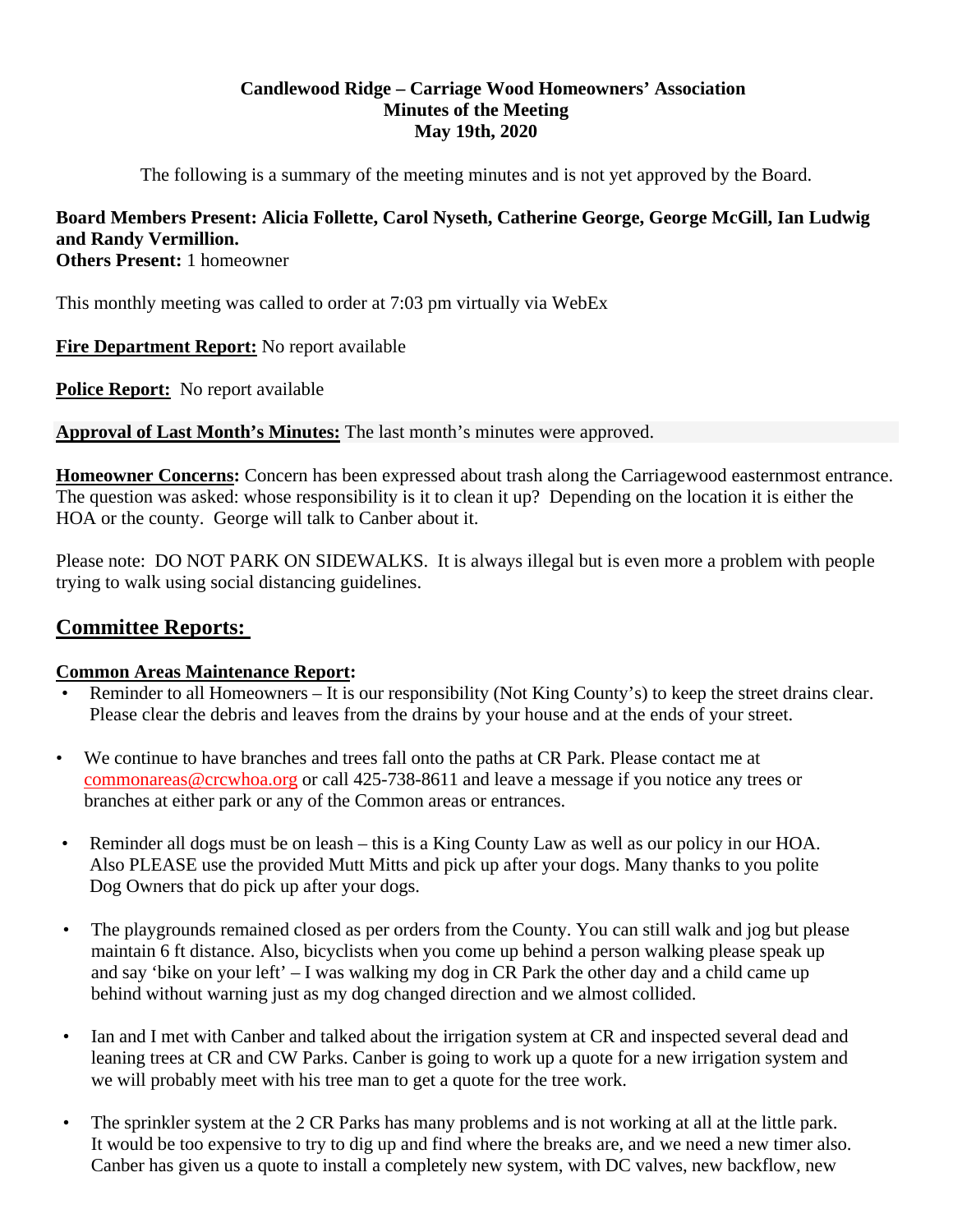heads and valves control clock and automatic drains. This is for both Parks in CR along 159<sup>th Ave.</sup> SE. This includes capping off and disconnecting the old system the total cost would be \$10,450 including tax. The board voted and approved spending the money.

- King County Sheriff Patrols and requests will now be coordinated by the CAM Chair and monthly reports will be submitted before each monthly meeting. Please contact the Board with any areas of concern and we will do our best to accommodate.
- Please keep a watch for suspicious Activity and call 911
- **Reminder:** Our parks are private parks which exist for the use and enjoyment of HOA residents, their families and guests. They are not public parks. Our park usage rules apply to everyone. Following are some of the rules that have been established to maximize safety, and minimize liability and maintenance cost:
- A. Park Hours: 9:00 am to dusk.
- B. No Smoking, alcohol, drugs, loud music, golfing, motorized vehicles or **Fireworks** are allowed.
- C. Animals must be leashed, and owners are responsible for cleaning up after their animals.

Randy noted that a doggy doodoo post needed fixing. He will fix it

# **ACC Report:**

We accept ACR requests via e-mail when the form does not need paint chips. (All paint chips must be mailed or hand delivered.) It has been noted that paint requests have been received lately without paint chips as well as requests without ACR forms. All requests must be accompanied by ACR forms which must be signed, include a valid address and phone number and, if for paint or stain, must include paint chips and note which paint is for what part of the house (body, trim, deck, gutters, door, ...). If you want to speed up your notification, be sure that your email address is clearly written.

ACC requests for this month were: 6 paint 2 fences 1 mail box replacement 1 garage door replacement 1 roof replacements 1 parking strip 1 retaining wall 1 deck 1 shed replacement

# **Complaints Negotiations Report:**

There was 1 complaint about cars on 184<sup>th</sup> incorrectly parked. In addition, it was noted that a homeowner replaced his/her lawn without approval. Please note that the complaints mentioned in the minutes do NOT include complaints generated by the annual walk thru unless specifically noted

# **Treasurer's Report:**

The treasurer's report was on track. The proceeds from the aborted sheriff's sale were in this month's report.

# **Legal and Insurance Report:**

No report this month

# **Community Events Committee**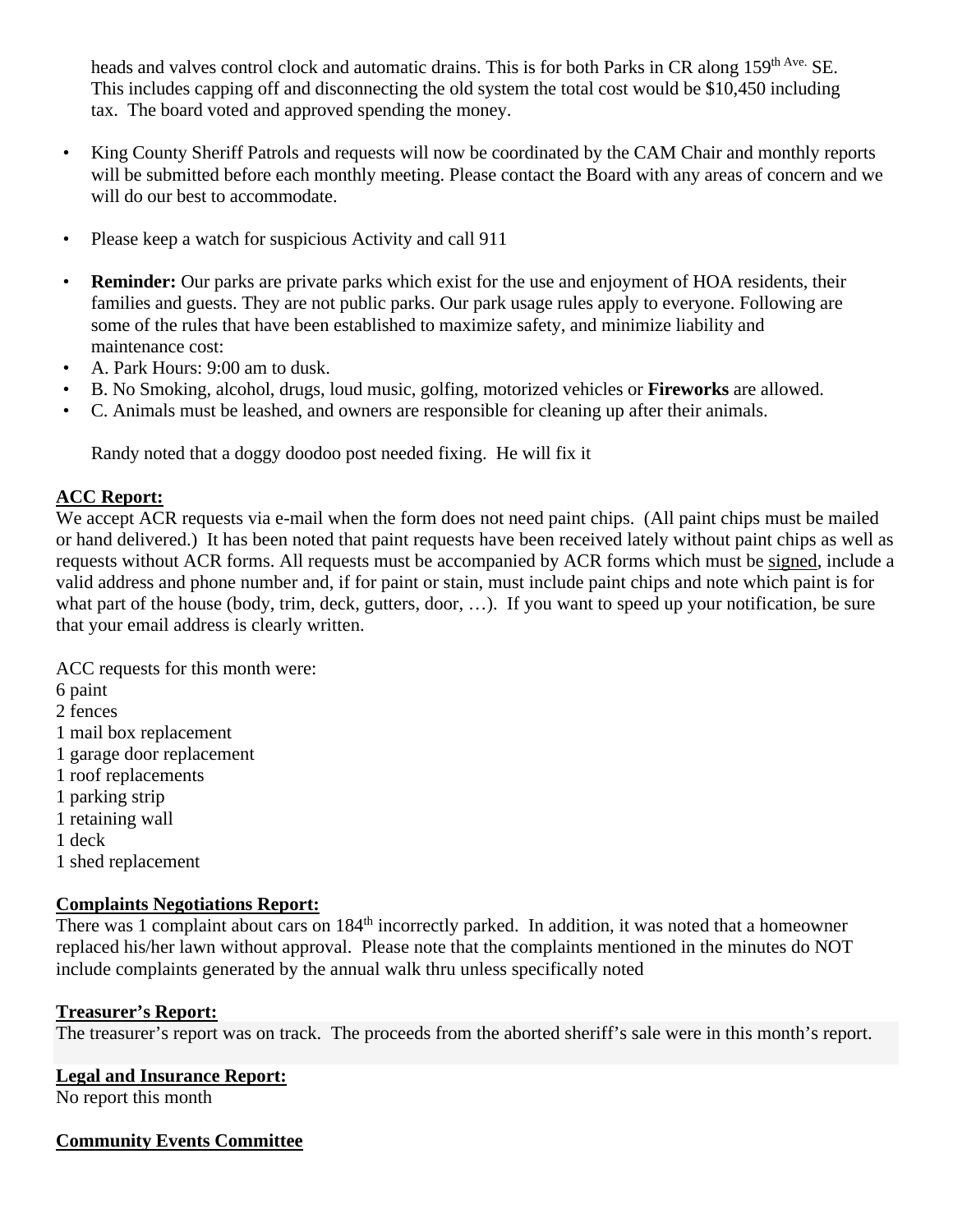We need volunteers. The Easter Egg Hunt was cancelled due to the lack of volunteers and the COVID-19 crisis. The Garage Sale and Summer Event will also be canceled unless someone steps up to help. George will check to see if Fairwood Greens will be having their garage sale this year.

Please note that, if a home owner wants to reserve a park, he or she should contact the CAM chair at commonareas@crcwhoa.org or call 425-738-8611 #80 and leave a message.

#### **Cul-de-Sac Committee**

No report this month. They still need to be inspected. Randy is taking point, replacing George

#### **Web Site:**

No report this month.

#### **Capital Improvement Committee:**

No report this month. The center island plantings at the CR entrance and bushes at the sides of the entrance should be addressed in 2021.

#### **Nominating Committee**

We still have an open position on the Board.

#### **Old Business:**

The virtual meetings are working well for us. Homeowners who want to attend can request the information from George at president@crcwhoa.org.

#### **New Business:**

We talked about how the spring walk through process will work.

If you would like to give us your email address in order to be added to our email announcements please send your info to bookkeeper@crcwhoa.org. No one will see your email and we will not give it to anyone.

Roles for the 2020 HOA Board Members

| George McGill                   | President / Common Areas Chair               |
|---------------------------------|----------------------------------------------|
| Catherine George                | Reporting Secretary / ACC Chair / Web Master |
| Alicia Follette                 | Complaints / Treasurer                       |
| Carol Nyseth                    | Vice President                               |
| Open                            | <b>Community Events Committee Chair</b>      |
| Ian Ludwig                      | <b>ACC Member / CAM Member</b>               |
| Randy Vermillion                | ACC Member / Cul-de-sac Chair                |
| *Don Nelson                     | Legal and Insurance                          |
| * Volunteer, not a Board Member |                                              |

**Special Topics:** Visit our Website and contact the HOA via Email at:

Web – www.crcwhoa.org Facebook - Candlewood Ridge/Carriagewood HOA Email – president@crcwhoa.org info@crcwhoa.org architecture@crcwhoa.org If you would like to give us your email address in order to be added to our email announcements please send your info to **bookkeeper@crcwhoa.org**. Please visit us on Facebook also.

#### **Executive session:**

Not required.